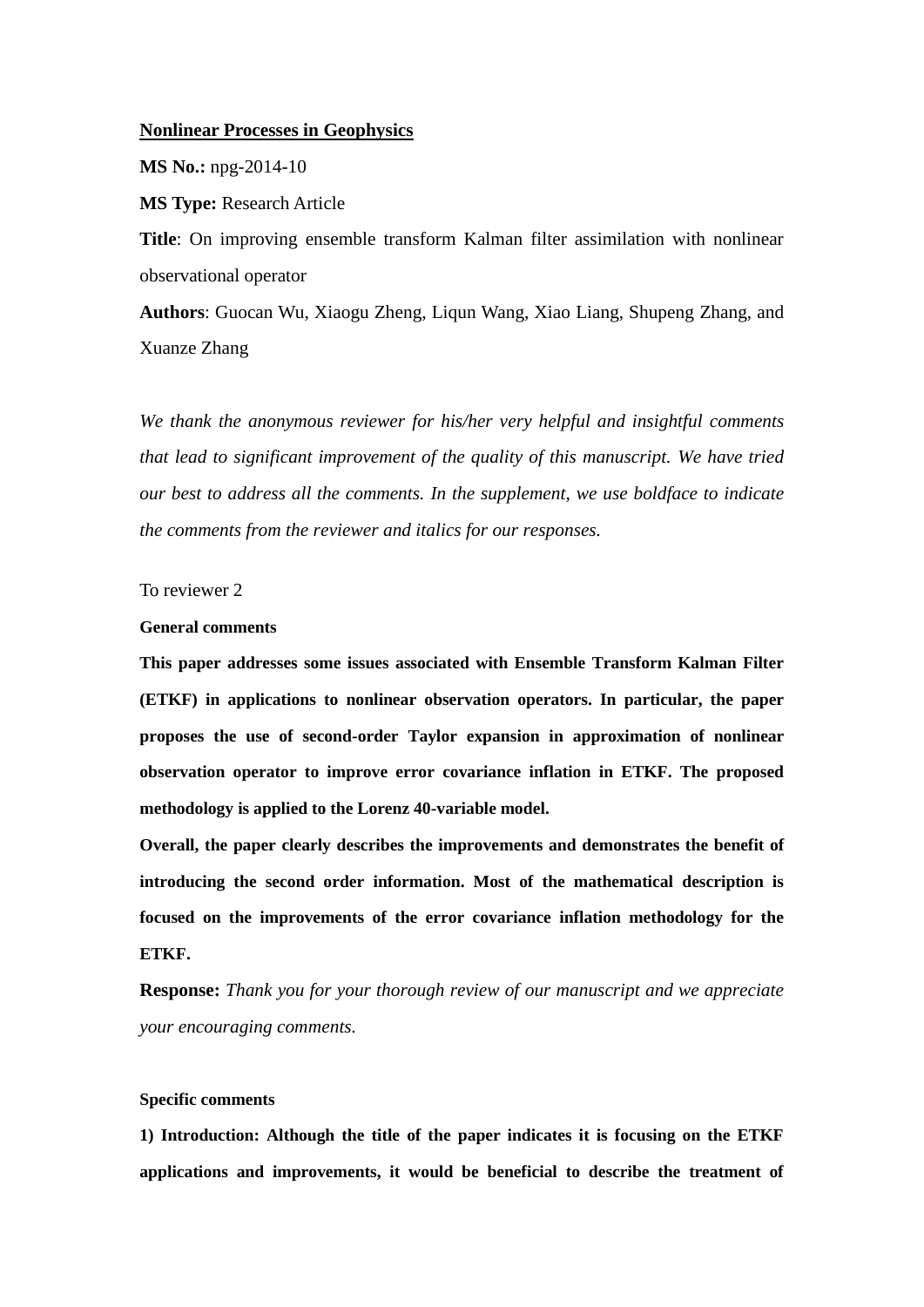**nonlinearity in general ensemble data assimilation outside of ETKF, including the Maximum Likelihood Ensemble Filter (Zupanski 2005) and the particle filters (van Leeuwen 2009).**

**Response:** *Following this comment, we have added the following sentences in the third paragraph of the introduction: "In general ensemble data assimilation, Maximum Likelihood Ensemble Filter (MLEF) minimizes a cost function that depends on a general nonlinear observation operator to estimate the state vector, which is equivalent to maximize the likelihood of the posterior probability distribution (Zupanski, 2005). Particle filter uses a set of weighted random samples (particles) to approximate the posterior probability distribution that may depend on a nonlinear observation operator (Leeuwen, 2009)."*

**Also, the proposed methodology implicitly assumes the use of incremental minimization (e.g. a form of truncated Newton method), with outer and inner loops. This should be clearly stated, since this is only one possible approach to iterative minimization, with many more efficient methods available in mathematical optimization and control theory. Response:** *Following this comment, the sentences "It is worthwhile to point out that the proposed methodology implicitly assumes the use of incremental minimization with outer and inner loops. There may be other efficient methods available in mathematical optimization and control theory." are added in the six paragraph of the introduction.*

**2) Impact of higher order nonlinear Taylor approximation: The utility of the nonlinear difference between observation operators (e.g., Eq.(7)) is not adequately presented. For general nonlinear or even non-smooth radiative transfer operators (Steward et al. 2012), the utility of higher-order elements in Taylor expansion may be questionable. Also, the development of the second order term may be time consuming and difficult in case of complex observation operators, and this aspect should also be discussed. I believe that the paper would benefit if these issues are also addressed in discussion.**

**Response:** *Thanks for the valuable comments. In the revised version, we discussed these caveats in the third paragraph of section 4.3.*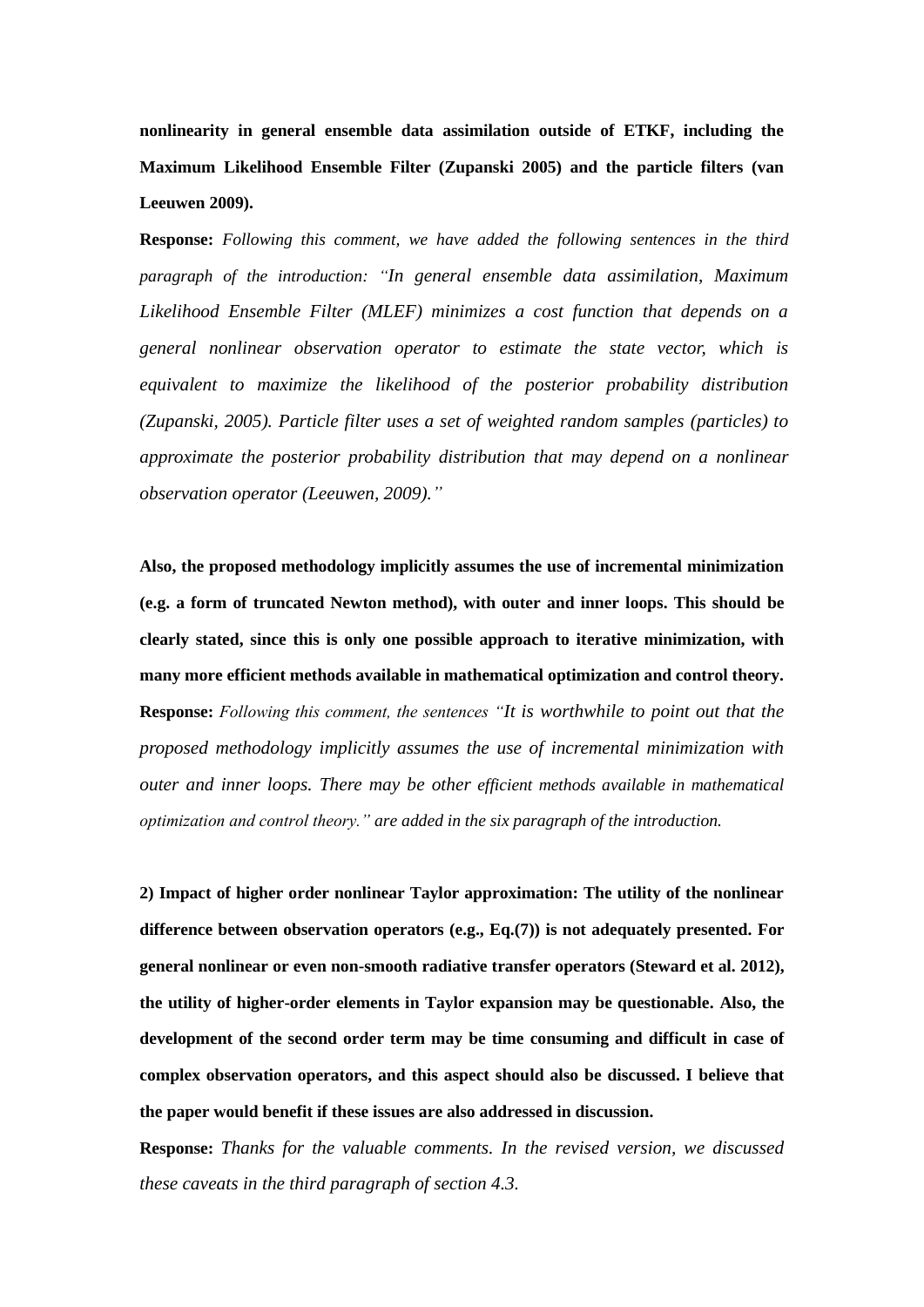**3) Realistic applications: Since the ultimate goal of data assimilation is to be applied with realistic high-dimensional systems and observations, the conclusion should include some discussion of the outlooks into the applicability of the proposed improvements of ETKF in realistic situations.**

**Response:** *The following sentences are added in the conclusion section "The proposed method is computationally feasible to assimilate satellite observations with radiative transfer models as the nonlinear observation operators (see Appendix E) which are broadly used in atmospheric, ocean and land data assimilations."*

#### **References:**

**van Leeuwen, P. J., 2009: Particle Filtering in Geophysical Systems. Mon. Wea. Rev., 137, 4089–4114.**

**Steward, J. L., I. M. Navon, M. Zupanski, and N. Karmitsa, 2012: Impact of Non-Smooth Observation Operators on Variational and Sequential Data Assimilation for a Limited-Area Shallow-Water Equation Model. Quart. J. Roy. Meteorol. Soc., 138, 323-339.**

**Zupanski, M., 2005: Maximum Likelihood Ensemble Filter: Theoretical Aspects. Mon. Wea. Rev., 133, 1710–1726.**

**Response:** *These references are added in the revised version.*

### **Technical corrections**

**4) Abstract, line 8: This statement is not correct. Iterative minimization with advanced Hessian preconditioning would require very few minimization iterations (1-2).**

**Response:** *In the revised version, the sentence is changed to "One problem in the minimization of a nonlinear objective function similar to 4D-Var is that the nonlinear operator and its tangent-linear operator have to be iteratively calculated if the Hessian is not preconditioned or the Hessian has to be calculated several times. This may be computationally expensive."*